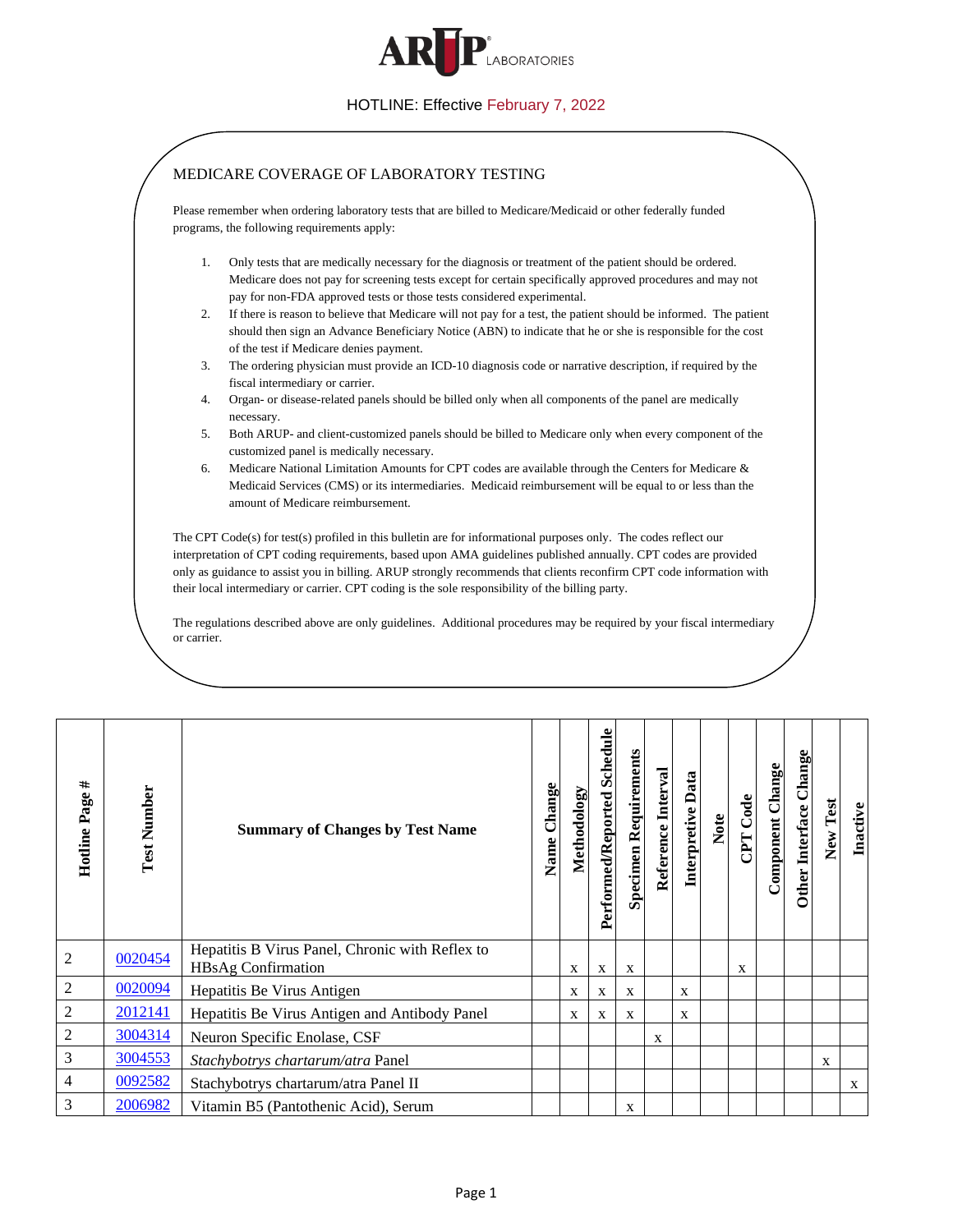

# <span id="page-1-0"></span>**[0020454](#page-0-0) Hepatitis B Virus Panel, Chronic with Reflex to HBsAg Confirmation HEPCHRONIC**

**Methodology:** Qualitative Chemiluminescent Immunoassay/ Qualitative Enzyme Immunoassay Performed: Sun-Sat **Reported:** 1-2 days

**Specimen Required:** Patient Prep: Refer to individual components.

Collect: Serum separator tube (SST). Specimen Preparation: Separate serum from cells ASAP or within 2 hours of collection. Transfer 3.5 mL serum to an ARUP Standard Transport Tube. (Min: 2.5 mL). Storage/Transport Temperature: Refrigerated. Unacceptable Conditions: Heparinized plasma, specimens containing particulate material, heat-inactivated, severely hemolyzed, or severely icteric specimens. Stability (collection to initiation of testing): After separation from cells: Ambient: Unacceptable; Refrigerated: 7 days; Frozen: 30 days (avoid repeated freeze/thaw cycles).

**CPT Code(s):** 86706; 86707; 87340; 87350; if reflexed, add 87341

#### <span id="page-1-1"></span>**[0020094](#page-0-1) Hepatitis Be Virus Antigen HBEAG**

**Methodology:** Qualitative Chemiluminescent Immunoassay Performed: Sun-Sat **Reported:** Within 24 hours

**Specimen Required:** Collect: Serum separator tube (SST). Also acceptable: Potassium EDTA plasma, and lithium-heparinized or sodium-heparinized plasma.

Specimen Preparation: Separate serum or plasma from cells ASAP or within 2 hours of collection. Transfer 1.0 mL serum or plasma to an ARUP Standard Transport Tube. (Min: 0.6 mL)

Storage/Transport Temperature: Refrigerated.

Unacceptable Conditions: Heat-inactivated, severely hemolyzed, lipemic specimens, or specimens containing particulate material. Stability (collection to initiation of testing): After separation from cells: Ambient: Unacceptable; Refrigerated: 7 days; Frozen: 30 days (avoid repeated freeze/thaw cycles).

**Interpretive Data:** This assay should not be used for blood donor screening, associated reentry protocols, or for screening human cell, tissues, and cellular and tissue-based products (HCT/P).

<span id="page-1-2"></span>

| 2012141             | <b>Hepatitis Be Virus Antigen and Antibody Panel</b>                                                                            | <b>HBE PAN</b> |
|---------------------|---------------------------------------------------------------------------------------------------------------------------------|----------------|
| <b>Methodology:</b> | <b>Oualitative Chemiluminescent Immunoassay/ Qualitative Enzyme Immunoassay</b>                                                 |                |
| <b>Performed:</b>   | Sun-Sat                                                                                                                         |                |
| Reported:           | $1-2$ days                                                                                                                      |                |
|                     | Specimen Required: Collect: Serum separator tube (SST). Also acceptable: EDTA plasma, and lithium heparin plasma.               |                |
|                     | Specimen Preparation: Separate serum or plasma from cells ASAP or within 2 hours of collection. Transfer 1.5 mL serum or plasma |                |
|                     | to an ARUP Standard Transport Tube. (Min: 1.0 mL)                                                                               |                |
|                     | Storage/Transport Temperature: Petrigerated                                                                                     |                |

Temperature: Refrigerated. Unacceptable Conditions: Specimens containing particulate material. Heat-inactivated, severely hemolyzed, or severely icteric. Stability (collection to initiation of testing): After separation from cells: Ambient: Unacceptable; Refrigerated: 7 days; Frozen: 30 days (avoid repeated freeze/thaw cycles).

**Interpretive Data:** This assay should not be used for blood donor screening, associated reentry protocols, or for screening human cell, tissues, and cellular and tissue-based products (HCT/P).

<span id="page-1-3"></span>**[3004314](#page-0-3) Neuron Specific Enolase, CSF NSE C**

**Reference Interval:** Effective February 7, 2022 Less than or equal to 21.5 ng/mL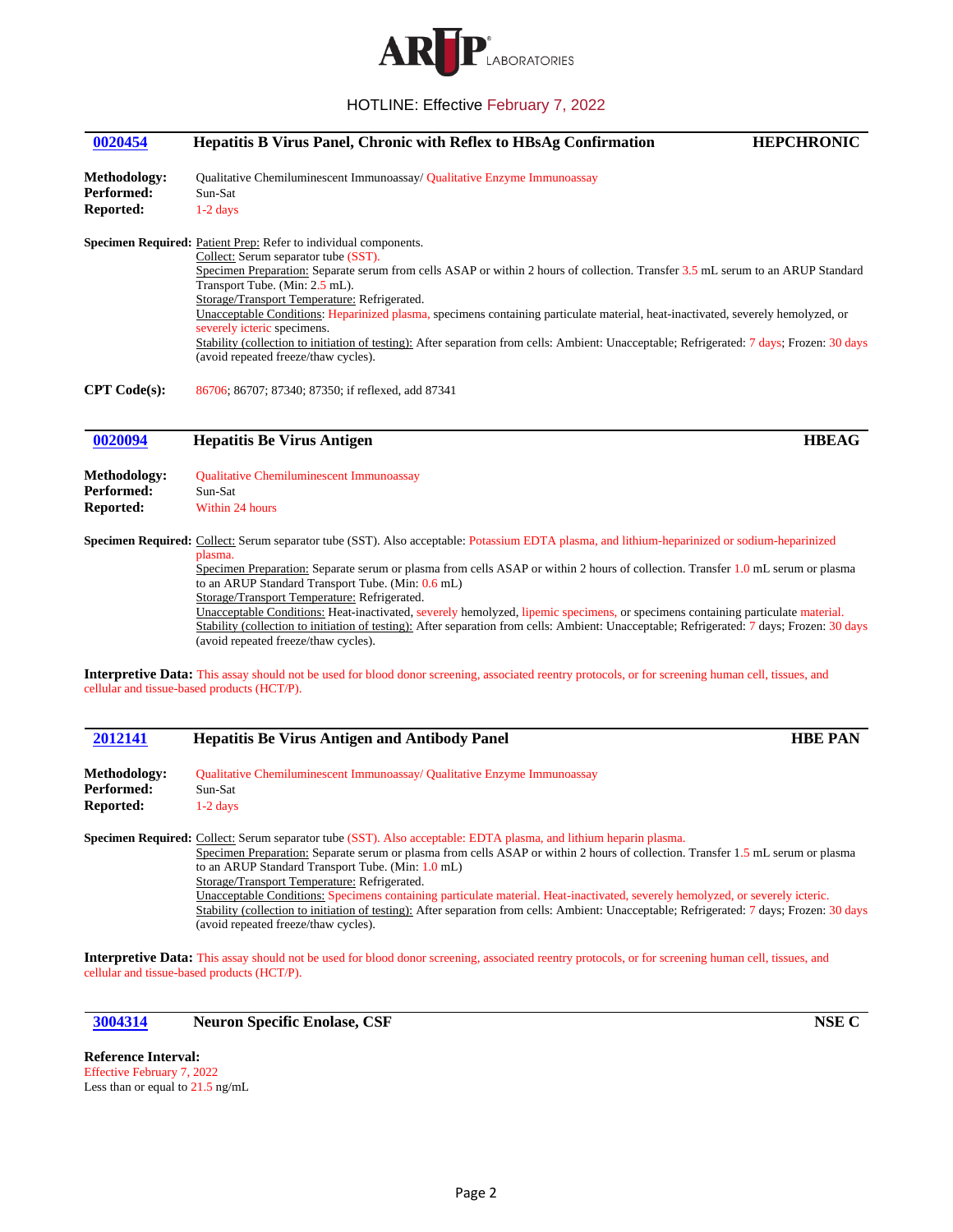

<span id="page-2-0"></span>

| <b>New Test</b><br><b>Available Now</b> | 3004553     | Stachybotrys chartarum/atra Panel                                                                                                                                                                                                                                                                                                                                                                                                                                                            | <b>STACHPAN</b> |
|-----------------------------------------|-------------|----------------------------------------------------------------------------------------------------------------------------------------------------------------------------------------------------------------------------------------------------------------------------------------------------------------------------------------------------------------------------------------------------------------------------------------------------------------------------------------------|-----------------|
| <b>Click for Pricing</b>                |             |                                                                                                                                                                                                                                                                                                                                                                                                                                                                                              |                 |
| <b>Methodology:</b>                     |             | <b>Quantitative Fluorescent Enzyme Immunoassay</b>                                                                                                                                                                                                                                                                                                                                                                                                                                           |                 |
| Performed:                              | Varies      |                                                                                                                                                                                                                                                                                                                                                                                                                                                                                              |                 |
| <b>Reported:</b>                        | $3-6$ days  |                                                                                                                                                                                                                                                                                                                                                                                                                                                                                              |                 |
|                                         |             | <b>Specimen Required:</b> Collect: Plain red or serum separator tube (SST).<br>Specimen Preparation: Transfer 1 mL serum to an ARUP Standard Transport Tube. (Min: 0.75 mL)<br>Test is not performed at ARUP; separate specimens must be submitted when multiple tests are ordered.<br>Storage/Transport Temperature: Refrigerated. Also acceptable: Room temperature or frozen.<br>Stability (collection to initiation of testing): Ambient: 1 week; Refrigerated: 1 month; Frozen: 1 month |                 |
| <b>Reference Interval:</b>              | By report   |                                                                                                                                                                                                                                                                                                                                                                                                                                                                                              |                 |
|                                         |             | Note: Test includes: Stachybotrys chartarum/atra IgE, Stachybotrys chartarum/atra IgG                                                                                                                                                                                                                                                                                                                                                                                                        |                 |
| CPT Code(s):                            | 86001:86003 |                                                                                                                                                                                                                                                                                                                                                                                                                                                                                              |                 |
| New York DOH Approved.                  |             |                                                                                                                                                                                                                                                                                                                                                                                                                                                                                              |                 |
|                                         |             | <b>HOTLINE NOTE:</b> Refer to the Test Mix Addendum for interface build information.                                                                                                                                                                                                                                                                                                                                                                                                         |                 |
|                                         |             |                                                                                                                                                                                                                                                                                                                                                                                                                                                                                              |                 |
|                                         |             |                                                                                                                                                                                                                                                                                                                                                                                                                                                                                              |                 |

## <span id="page-2-1"></span>**[2006982](#page-0-5) Vitamin B5 (Pantothenic Acid), Serum VIT B5 S**

#### Specimen Required: Collect: Serum separator tube (SST).

**New York State Clients:** Plain red. Specimen Preparation: **Protect from light.** Allow specimen to clot for 30 minutes and separate from cells. Transfer 1 mL serum to an ARUP Amber Transport Tube (ARUP supply #54457) available online through eSupply using ARUP Connect™ or contact ARUP Client Services at (800) 522-2787. (Min: 0.5 mL) **New York State Clients:** Transfer 1.2 mL serum to an ARUP Standard Transport Tube. (Min. 0.6 mL)

**Test is not performed at ARUP; separate specimens must be submitted when multiple tests are ordered.** Storage/Transport Temperature: Frozen.

Unacceptable Conditions: Grossly hemolyzed or lipemic specimens. Specimens not protected from light. Stability (collection to initiation of testing): Ambient: 24 hours; Refrigerated: 1 week; Frozen: 3 weeks **New York State Clients:** Ambient: 6 hours; Refrigerated: 4 days; Frozen: 1 month